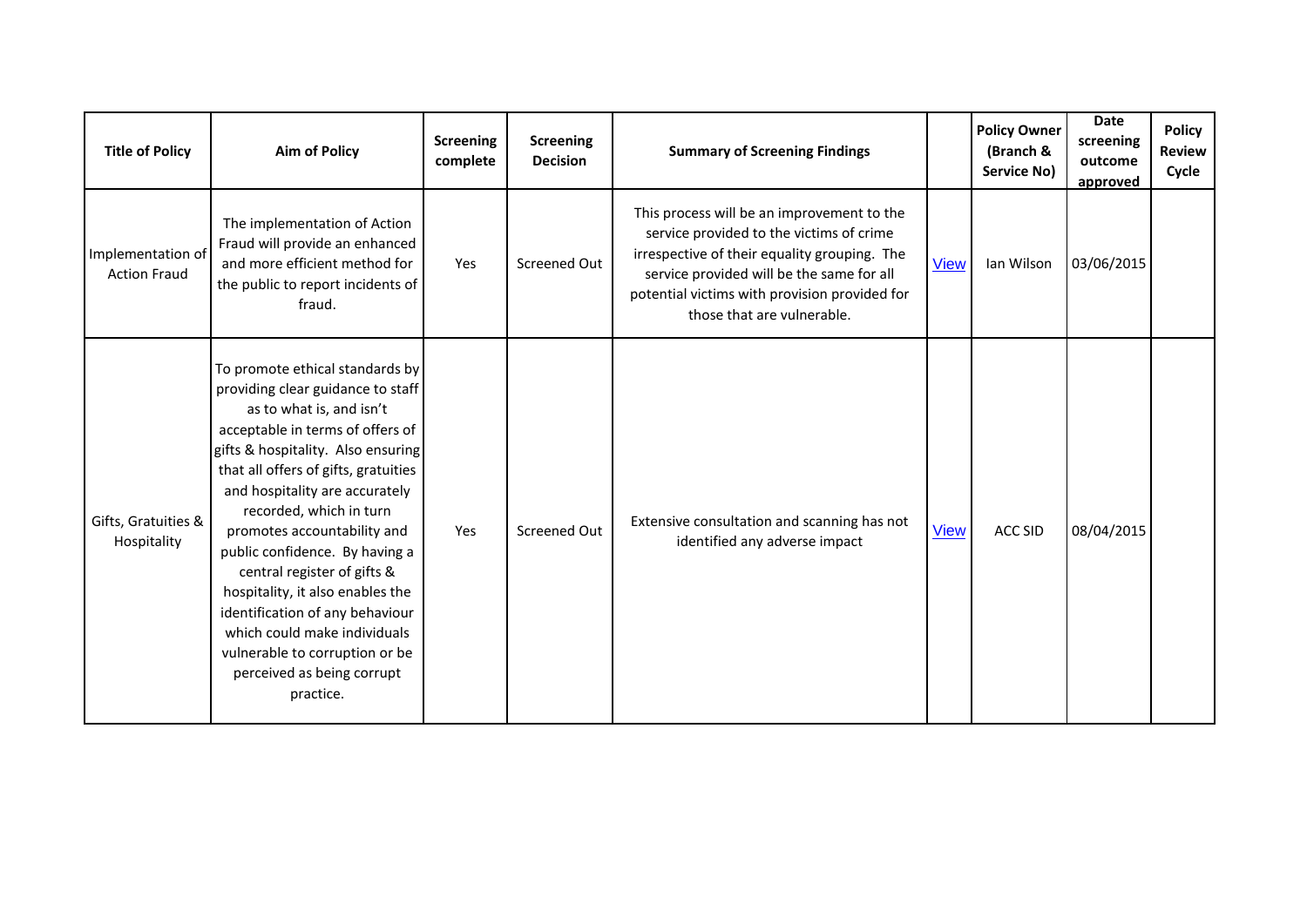| Personal<br>Protection<br>Weapons                            | To provide guidance to Senior<br>Licensing Staff within FEB on the<br>criteria for the authorisation of<br>the possession of Firearms for<br>personal protection. According<br>to the Guidance on Northern<br><b>Ireland Firearms Controls</b><br>'personal protection' is, in<br>certain circumstances, a valid<br>reason for the possession of a<br>firearm. The policy sets out how<br>the factors of specific or<br>occupational risk will be<br>determined to ensure<br>consistency in dealing with such<br>applications. | Yes                                | Screened Out | Analysis of a significant amount of data has not<br>identified any equality issues which require<br>further assessment.                                                                                                                                                                                        | <b>View</b> | C/Superinten<br>dent Cargin | 14/04/2015 |  |
|--------------------------------------------------------------|--------------------------------------------------------------------------------------------------------------------------------------------------------------------------------------------------------------------------------------------------------------------------------------------------------------------------------------------------------------------------------------------------------------------------------------------------------------------------------------------------------------------------------|------------------------------------|--------------|----------------------------------------------------------------------------------------------------------------------------------------------------------------------------------------------------------------------------------------------------------------------------------------------------------------|-------------|-----------------------------|------------|--|
| Selection<br>Processes - District<br>Policing<br>Restructure | The aim of the policy is provide a<br>selection process based on<br>merit, for staff that will fill<br>positions within the new District<br>structures.                                                                                                                                                                                                                                                                                                                                                                        | Awaiting<br><b>ACC</b><br>Approval | Screened Out | It is deemed that sufficient consideration has<br>been given to the design and proposed<br>implementation of the selection processes, so as<br>to mitigate any potential equality considerations   View<br>that could arise as part of the selection<br>processes associated with the District<br>restructure. |             | David<br>Johnston           | 18/06/2015 |  |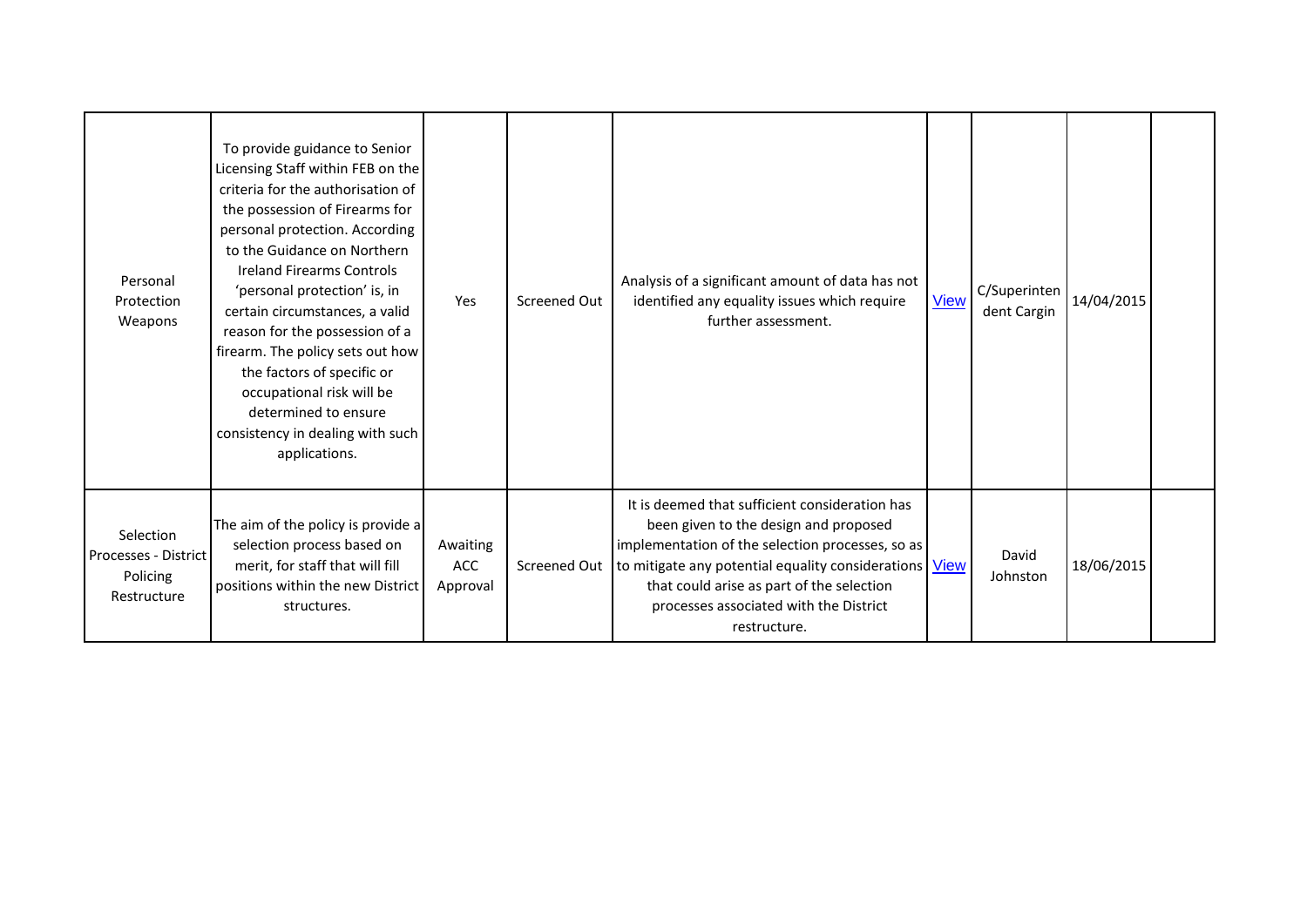| <b>Review of Public</b><br><b>Protection Units</b>                         | In August 2014, the Service<br>Executive Board agreed that<br>work should commence on a<br>Business Case to deliver how the<br>new Public Protection model will<br>work using ServiceFirst<br>methodology and a Project<br>Team comprising PPU D/Ch<br>Insps and Process Improvement<br>Unit Staff and with practitioner<br>support of District PPU Officers. | Yes | Screened Out | There is no data or perception that the<br>protected groupings will be negatively impacted<br>While there may be a slight impact on a small<br>number of PSNI personnel which could<br>potentially impact on any Dependents this will<br>be kept to a minimum by liaising with personnel,<br>HR, NIPSA, PFNI.               | <b>View</b> | C/Superinten<br>dent G Clarke | 22/06/2015 |
|----------------------------------------------------------------------------|---------------------------------------------------------------------------------------------------------------------------------------------------------------------------------------------------------------------------------------------------------------------------------------------------------------------------------------------------------------|-----|--------------|-----------------------------------------------------------------------------------------------------------------------------------------------------------------------------------------------------------------------------------------------------------------------------------------------------------------------------|-------------|-------------------------------|------------|
| Implementation of<br><b>Volume Crime</b><br><b>Support Teams</b><br>(VCST) | VCST are intended to take<br>responsibility for the processing<br>(including interviewing) of<br>Prisoners and Court Liaison<br>Duties, for those prisoners who<br>would otherwise be dealt with<br>by uniformed officers.                                                                                                                                    | Yes | Screened Out | The VCST members are being selected via HR<br>process. The teams are carrying out duties<br>which can be and already are carried out by<br>frontline officers, who will make up the pool of<br>potential applicants. There is no impact on the<br>external community since the processes<br>affecting them remain the same. | <b>View</b> | Philip Jamison                | 10/07/2015 |
| Service First OPM<br>Victim Updates                                        | The aim of this policy is to<br>ensure that all victims of crime<br>receive an appropriate victim<br>update within agreed timescales<br>and provide guidance to officers<br>and staff in relation to these<br>updates.                                                                                                                                        | Yes | Screened Out | No negative impact on any Section 75 grouping<br>and vulnerability is clearly embedded into the<br>processes. Wider opportunities to improve<br>relationships and gain Community confidence<br>are additional benefits to the process.                                                                                      | <b>View</b> | Graeme<br>Connor              | 10/07/2015 |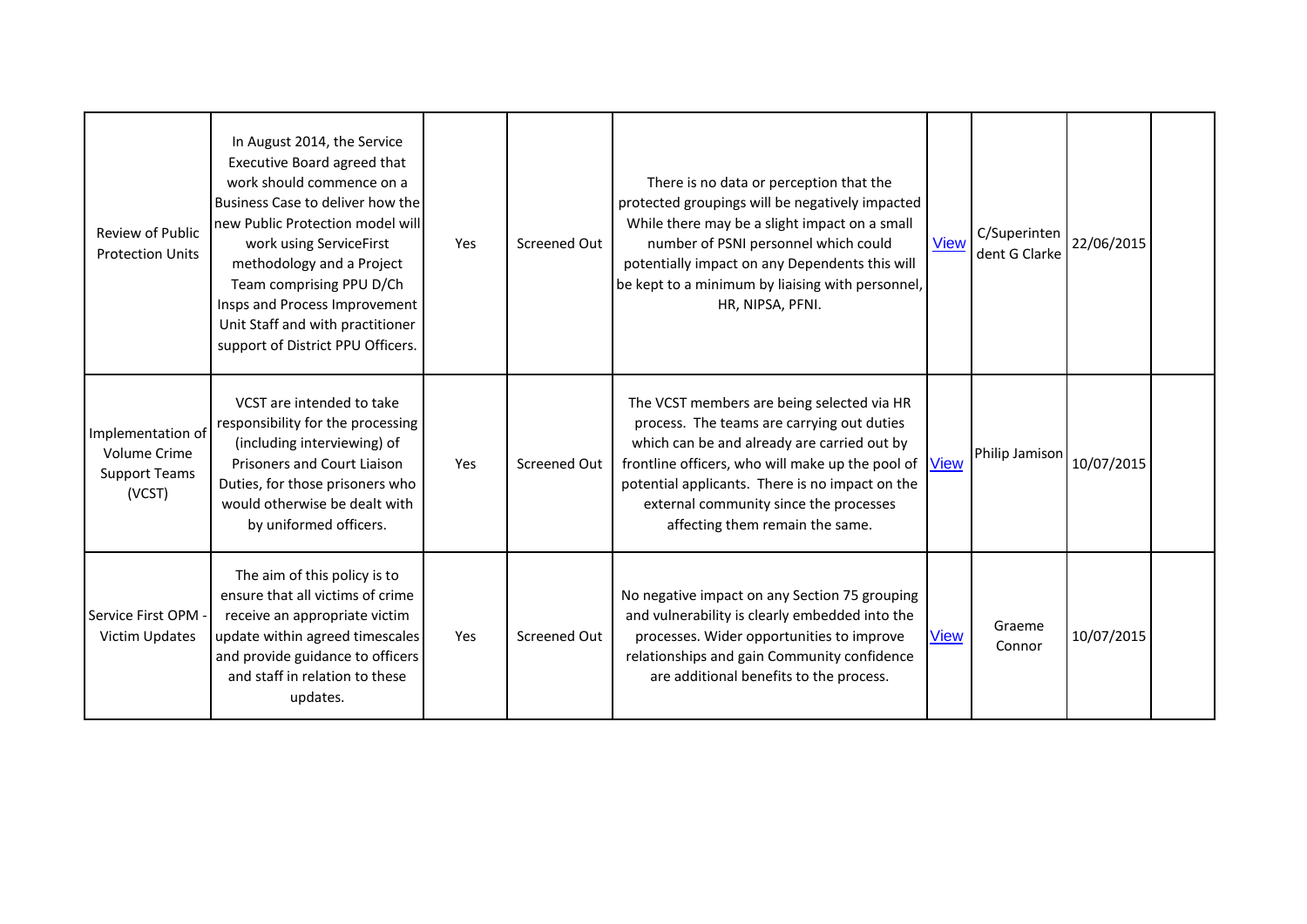| This Guidance is intended to act<br>as a general guide within the<br>PSNI for the efficient and<br>effective allocation of<br>investigations. It will bring a<br>corporate approach to case<br><b>Crime Operations-</b><br>allocation across the PSNI and<br>ROC Case<br>provide the community with a<br>Allocation<br>policing service which will be<br>Guidance<br>consistent in its approach and<br>not dependent on wherever the<br>victim resides nor where the<br>crime occurs. Its' overall<br>objective will be to keep people<br>safe. | Yes | Screened Out | No equality issues have been identified as it has<br>no impact on any individual grouping and<br>considers ALL of the community (both internally<br>and externally to the PSNI). | <b>View</b> | Superintende<br>nt Mairs | 10/07/2015 |  |
|-------------------------------------------------------------------------------------------------------------------------------------------------------------------------------------------------------------------------------------------------------------------------------------------------------------------------------------------------------------------------------------------------------------------------------------------------------------------------------------------------------------------------------------------------|-----|--------------|----------------------------------------------------------------------------------------------------------------------------------------------------------------------------------|-------------|--------------------------|------------|--|
|-------------------------------------------------------------------------------------------------------------------------------------------------------------------------------------------------------------------------------------------------------------------------------------------------------------------------------------------------------------------------------------------------------------------------------------------------------------------------------------------------------------------------------------------------|-----|--------------|----------------------------------------------------------------------------------------------------------------------------------------------------------------------------------|-------------|--------------------------|------------|--|